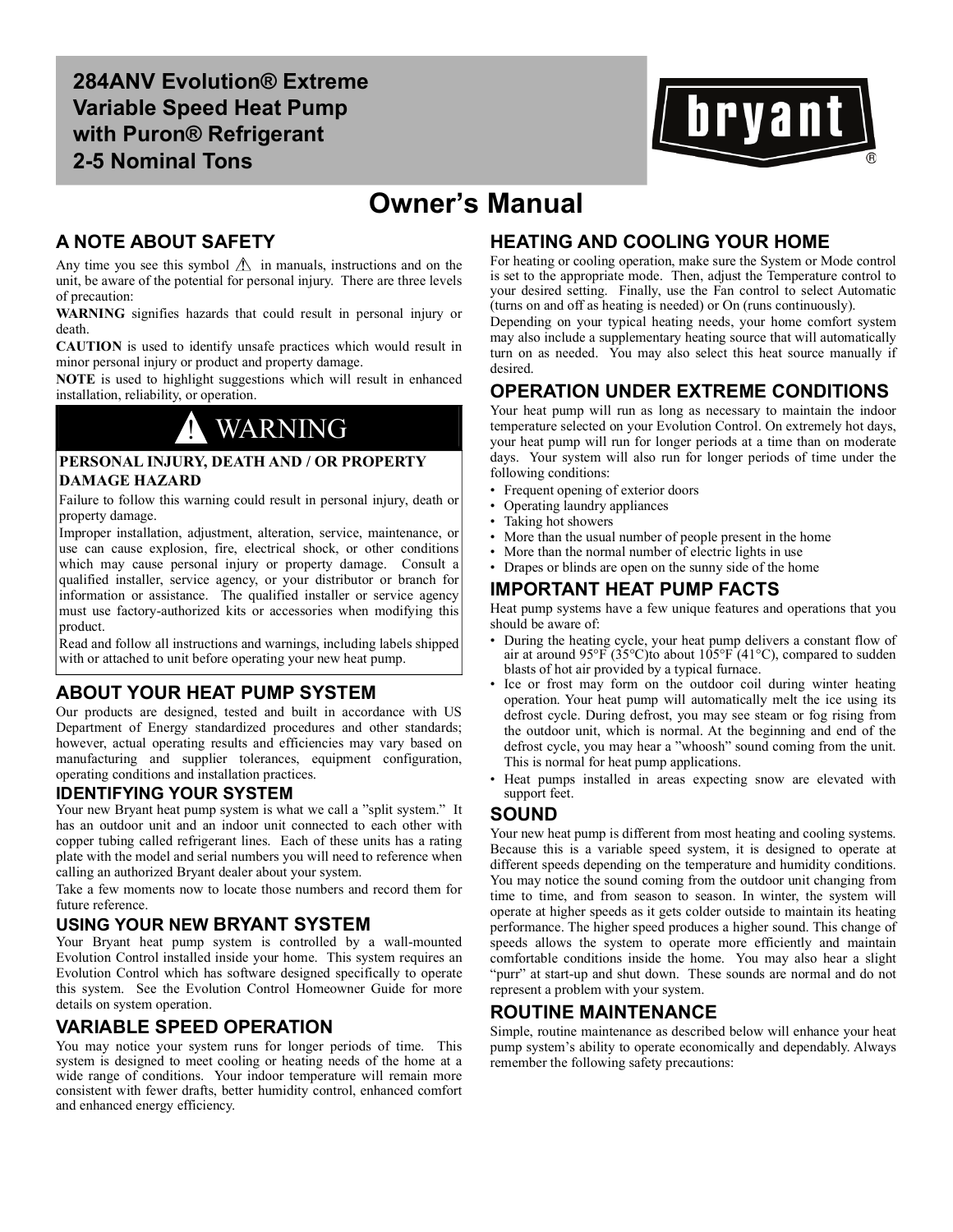

### **ELECTRICAL SHOCK HAZARD**

Failure to follow this warning could result in personal injury or death. Disconnect all electrical power to the indoor air handler or furnace before removing access panels to perform any maintenance. Disconnect power to both the indoor and outdoor units. Lock out and tag switch with suitable warning label.

**NOTE:** There may be more than one electrical disconnect switch.

# **CAUTION**

### **CUT HAZARD**

Failure to follow this caution may result in personal injury.

Although special care has been taken to minimize sharp edges in the construction of your unit, be extremely careful and wear appropriate protective clothing and gloves when handling parts or reaching into the unit.

### **• Keep Filter Clean**

A clogged or improperly installed air filter on your indoor unit will increase operating costs and shorten the life of the unit. For detailed filter cleaning information refer to indoor unit literature.

### **• Do Not Block Floor, Wall or Ceiling Vents**

When drapes, furniture, toys or other common household items block vents, the restricted airflow lessens the system's efficiency and life span.

### **• Do Not Cover or Block Outdoor Unit**

The outdoor unit needs unrestricted airflow. Do not cover it or place items on or next to it. Do not allow grass clippings, leaves, or other debris to accumulate on the sides or top of the unit. And, maintain a 12" (305 mm) minimum clearance between the outdoor unit and tall grass, vines, shrubs, etc.

### **• Check Condensate Drain**

Your heat pump removes humidity from your home during the cooling season. After a few minutes of operation, water should trickle from the condensate drain of the indoor coil. Check this occasionally to be sure the drain system is not clogged. Drainage will be limited if you live in a very dry environment.

#### **• Operation below 55°F/13°C in cooling mode requires user to enable "Low Ambient Cooling Mode" on system control.**

Your outdoor unit requires a special operating mode when outdoor temperatures are lower than 55°F/13°C. Compressor speed range is restricted and outdoor fan may cycle to maintain proper operating pressures.

### **• Base Pan Drainage**

Periodically check for and remove debris that has settled around the base of your outdoor unit. This will ensure proper drainage of the base pan and eliminate standing water inside the outdoor unit.

### **• Level Installation**

Your Bryant dealer will install the outdoor unit in a level position. If the support base settles or shifts and the unit is no longer level, be sure to re-level it promptly to assure proper drainage. If you notice water or ice collecting beneath the unit, arrange for it to be drained away from the unit.

## **SEA COAST COIL MAINTENANCE**

Coastal locations often require additional maintenance of the outdoor unit due to highly corrosive airborne ocean salt. Although your new Bryant system is made of galvanized metal and is protected by top-grade paint, take the additional precaution of periodically washing all exposed surfaces and the outdoor coil approximately every 3 months. Consult your installing Bryant dealer for proper cleaning intervals and procedures for your geographic area or ask about a service contract for regularly scheduled professional cleaning and inspections.

## **TROUBLESHOOTING**

Before you request dealer service, check for these easily solved problems:

- Check the indoor and outdoor disconnect switches Also check your main electrical panel circuit breakers or fuses.
- Check for sufficient airflow. Air filter(s) should be reasonably clean and interior vents should be open and unobstructed.
- Check Evolution Control settings. For cooling, your desired temperature setting should be lower than the displayed room temperature, and the System/Mode control should be set to Cool or Auto. For heating, your temperature setting should be higher than the displayed room temperature, and the System/Mode control set to Heat or Auto.
- Time delays depending on the Bryant heat pump you have, there may be delays in unit operation that are built-in to protect the equipment and your comfort. Don't be alarmed if you notice a time delay in operation. It may be a standard protection feature of your equipment. Check with your Bryant Dealer for more information on time delays.

If you need to contact your Bryant dealer for troubleshooting and/or repairs, be sure to have the model and serial numbers of your equipment available.

## **REGULAR DEALER MAINTENANCE**

In addition to the routine maintenance that you perform, your home comfort system should be inspected regularly by a properly trained service technician. Many dealers offer this service at a reduced rate with a service contract. Some service contracts offer additional benefits such as parts discounts and no additional charge for "after hours" or emergency service.

This product has Bluetooth® functionality to enable your HVAC contractor to better service your unit. This means they can pair to your unit and read diagnostic and other outdoor equipment information as well as push outdoor equipment software updates to your unit. Please see

the privacy notice at:

www.bryant.com/en/us/legal/privacy-notice/ for information on how Bryant uses your personal information. Note that your HVAC contractor has its own privacy policies and is not bound by Bryant's privacy notice.

2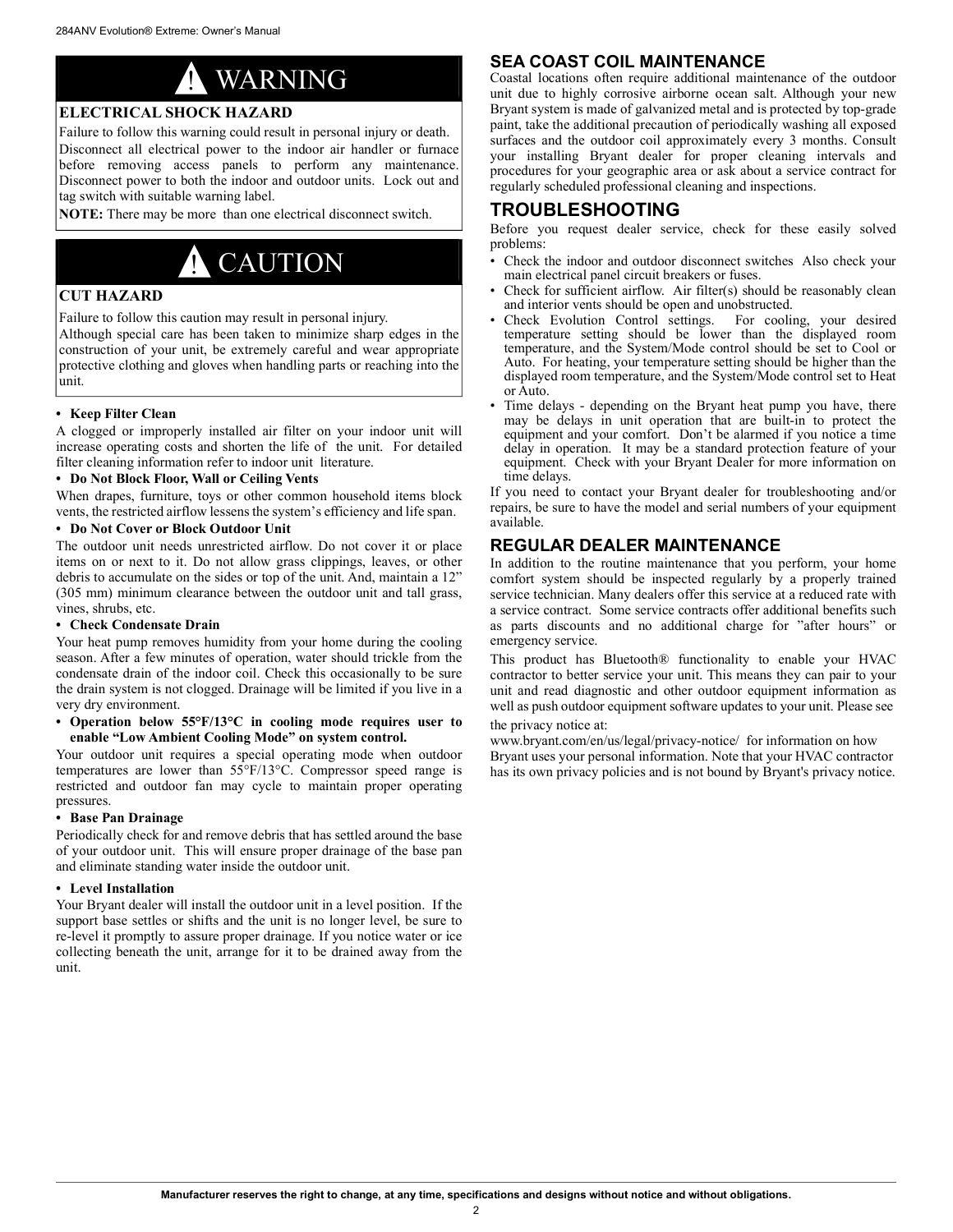| <b>Maintenance Checklist</b>                                                                                                                                                                                                  | Recommended<br>Interval* |        |
|-------------------------------------------------------------------------------------------------------------------------------------------------------------------------------------------------------------------------------|--------------------------|--------|
| Outdoor unit specific:                                                                                                                                                                                                        | <b>Monthly</b>           | Annual |
| Clear away debris and vegetation near unit.                                                                                                                                                                                   | $\times$                 |        |
| Inspect cabinet for damage. Replace components that are damaged or severely rusted.                                                                                                                                           |                          | x      |
| Inspect electrical disconnect for proper function. Repair or replace as necessary.                                                                                                                                            |                          | X      |
| Inspect electrical wiring and connections. Tighten loose connections. Inspect and perform functional test of equipment as needed to ensure<br>proper function. Repair or replace damaged or overheated components and wiring. |                          | x      |
| Check refrigerant system subcooling and/or superheat (system dependent).                                                                                                                                                      |                          | X      |
| Inspect inside of unit. Clean if debris is present.                                                                                                                                                                           |                          | X      |
| Inspect condenser coil. Clean if dust, dirt, or debris is present. Rinse unit with fresh water (see Note 2).                                                                                                                  |                          | X      |
| Inspect motor and fan for damage. Make sure fan spins freely.                                                                                                                                                                 |                          | X      |
| Indoor specific: (for fossil fuel furnaces and accessories, refer to unit specific literature)                                                                                                                                |                          |        |
| Inspect, clean, or replace air filter if dirty.                                                                                                                                                                               | X                        |        |
| Inspect and clean blower assembly (includes blower housing, wheel, and motor).                                                                                                                                                |                          | X      |
| Inspect internal and external of cabinet. Clean as needed.                                                                                                                                                                    |                          | X      |
| Inspect electrical disconnect for proper function. Repair or replace as necessary.                                                                                                                                            |                          | x      |
| Inspect electrical components, wiring, and connections. Tighten loose connections. Repair or replace damaged components and wiring.                                                                                           |                          | X      |
| Inspect evaporator coil. Clean if dust, dirt, or debris is present (see Note 2).                                                                                                                                              |                          | X      |
| Clean condensate pan, trap, and drain lines (more frequent maintenance may be required in humid climates - consult your local HVAC dealer).                                                                                   |                          | X      |
| Inspect airflow system (ductwork). Check for leaks and repair as needed.                                                                                                                                                      |                          | X      |

\* Monthly maintenance items and outdoor unit rinsing may be performed by the consumer. All other maintenance items and all service work must be performed by a qualified service technician. Read all waring labels.

Notes:<br>1. The above list may not include all maintenance items. Inspection intervals may vary depending on climate and operating hours. Consult your Bryant dealer about a service contract for seasonal inspections.<br>2. Do no